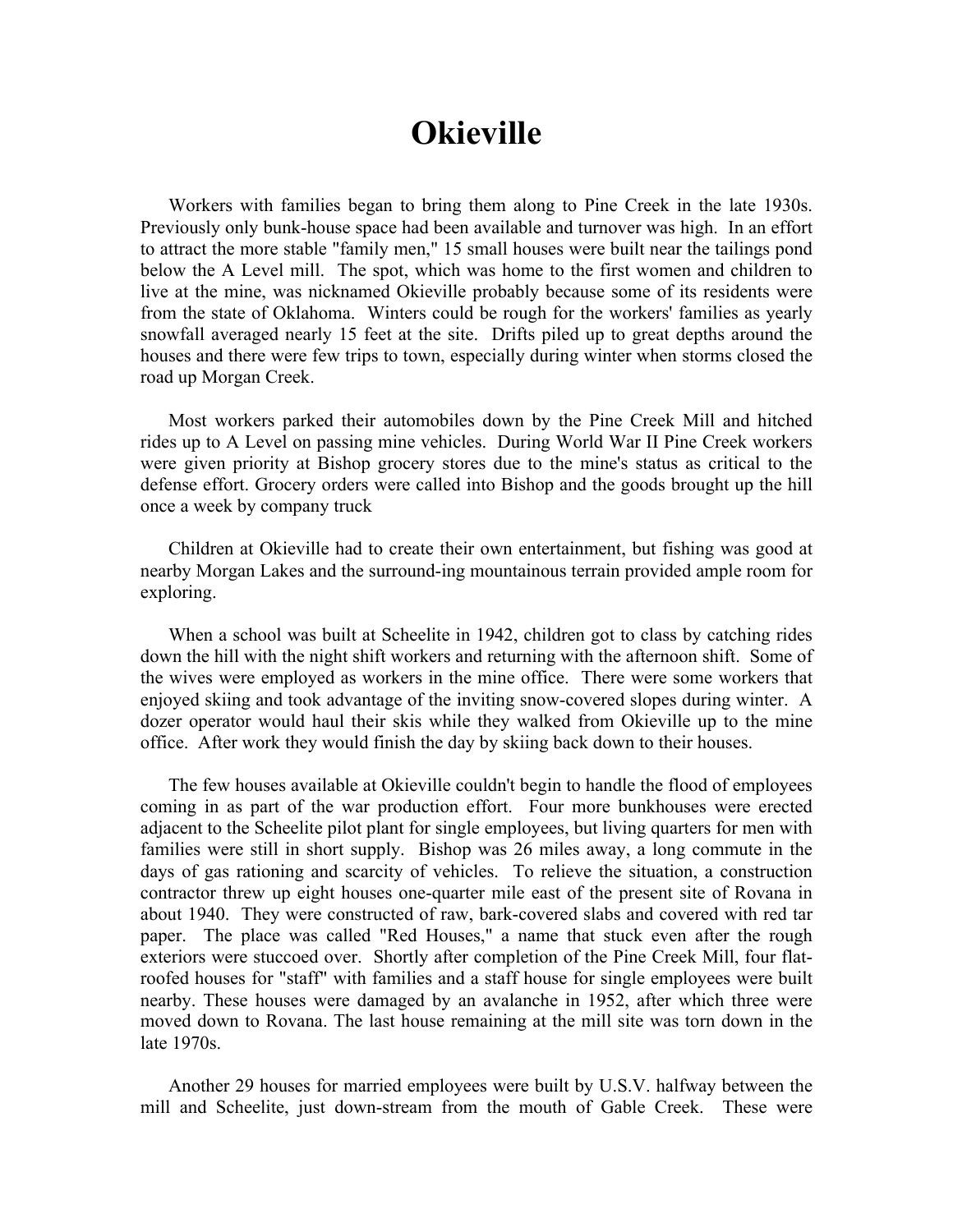quickly filled to capacity and the company built an additional 26 pumice block houses along the north side of the Pine Creek road near the Scheelite pilot plant.

By 1943 there were enough families living in the canyon that the federal government built a school for kindergarten through eighth grade students. The school was located across Pine Creek road from the Scheelite housing site, and at one point over 80 students were enrolled. The building also served as the heart of the canyon communities, giving an identity to the place. Mrs. G.N.S. "Millie" LeBleue was hired as the school custodian and cook. She was also the book-keeper for some of the housing projects. In 1945 the company managing the project tried to terminate Millie for "not being tough enough" with the tenants in securing rents. Members of the Pine Creek Community Club went to her defense and management relented, letting her stay in the position. The same year the Federal Public Housing Authority built a 52-unit apartment complex on the north side of the Pine Creek road, one mile below Scheelite. Individual buildings contained three to four apartments each and a community center was also built. This location known as Federal Housing, or just "Federal," was the government's contribution to the housing crunch during the war years.

Unfortunately, due to a faulty oil heater, the Pine Creek School burned in November 1947. The Round Valley School, six miles down Pine Creek, was too small at the time to handle the overflow from Scheelite. Subsequently, classes were held for the canyon students in the basement under the Pine Creek Mill office until a new building was added at Round Valley. Millie LeBleue, and teacher Myrtle Walsh, transferred down to the Round Valley School along with the students. They both stayed on until they retired years later. Millie is remembered by many for her wholesome meals and Myrtle for her stories of a childhood spent in a Colorado mining camp.

In 1946 the Gable Creek housing site was inundated by flash flood debris and 12 houses were destroyed beyond repair. After this disaster it became apparent that a safer site for employee housing was needed. The Foreman Ranch near the mouth of Pine Creek Canyon was purchased by U.S.V. for this purpose and in 1947 it became the site for the Rovana housing project.

Houses were transported to the site from a variety of places in the canyon. The first arrivals were the 15 surviving structures of the Gable Creek flood along with four houses from the Tungstar millsite. After abandonment of the A Level site in 1949, the Okieville houses were trucked down to Rovana by the RJ. Goulet Construction Company. Bringing those homes down the narrow switch backs of the Morgan Creek Road was a feat in itself. They were cut into four sections and loaded onto a short cabover tractor and semi for the descent. Going around some corners, the outside dual tires hung off the road. These all-wood homes comprised the upper rows of the site which was named Rovana Village; the name coming from a combination of the "Ro" from Round Valley and "vana" from U.S. Vanadium Corporation. The streets were named after states of the Union to match the letters in the word "vanadium".